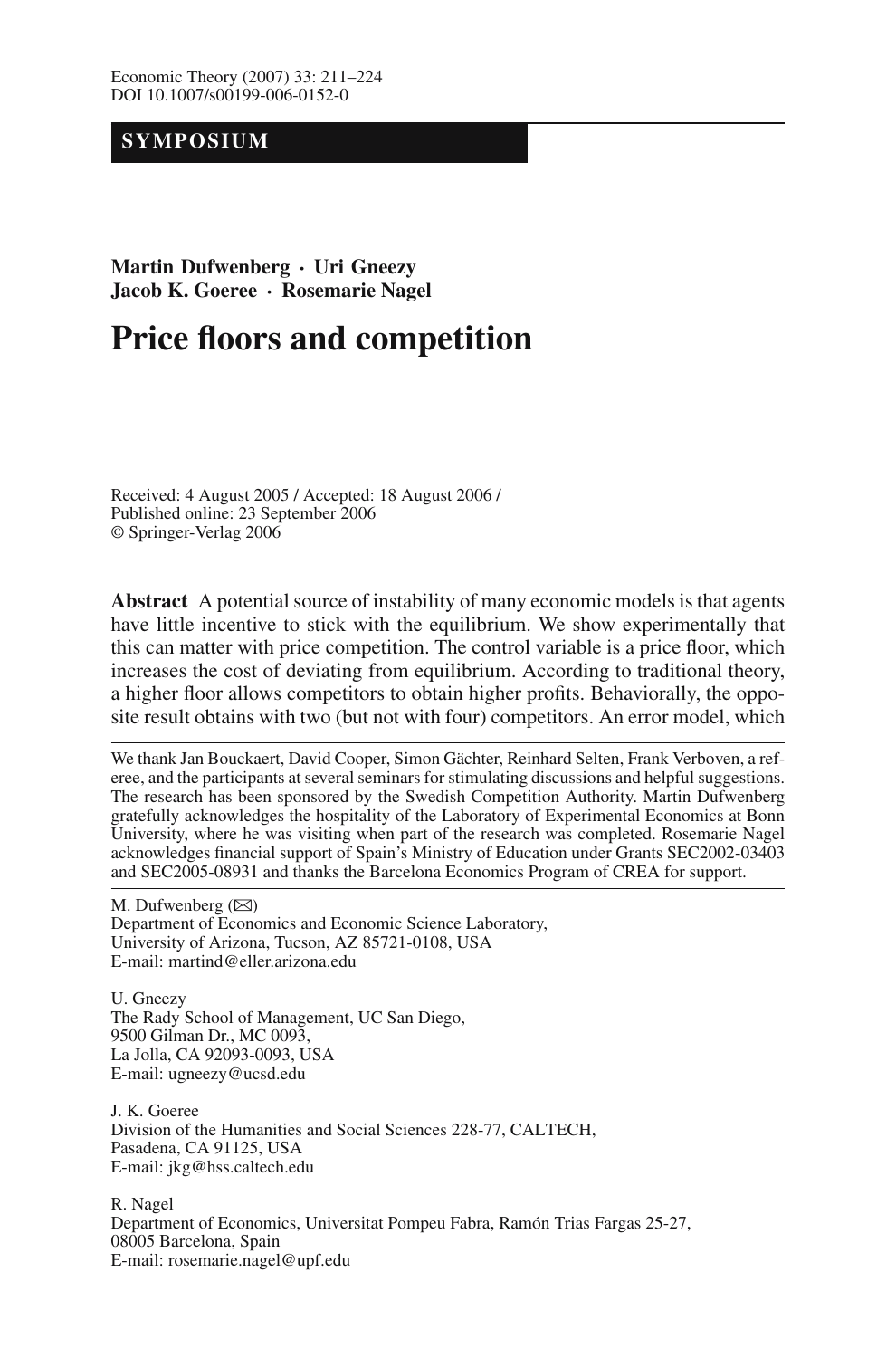builds on Luce (Individual Choice Behavior, 1959), can adequately describe supra-Nash pricing with a low-floor, but then fails to capture the overall pro-competitive effect of a high-floor seen for duopolies.

**Keywords** Price competition · Price floors · Bertrand model · Experiment · Luce model

## **JEL Classification Numbers** C72 · C92 · D43 · L13

### **1 Introduction**

Students in microeconomics classes are often baffled by the classical prediction that competitive markets with free entry result in zero long-run profits. They wonder why firms would be willing to produce if they gain nothing by doing so. In addition, their own casual observations suggest that profits are non-negligible even in mature markets with close substitutes. Textbooks mostly try to bridge this gap by pointing out that one or more assumptions underlying the zero-profit result may not be met (e.g., by introducing capacity constraints, market power through product differentiation, costly entry, etc.). However, they rarely address the awkwardness of the zero-profit outcome in the standard case. One interpretation of the students' uneasiness with this prediction is in terms of lack of cost of deviating from the equilibrium. Why should firms exhibit rational equilibrium behavior if at the equilibrium they have no incentive to do so?

The Bertrand model of price competition, one of the most important pillars of modern oligopoly theory, predicts an equally stark outcome even with as few as two firms.<sup>1</sup> When both firms have the same constant marginal costs, their incentives to capture more market will result in cut-throat competition, driving prices down to marginal costs and eliminating all profits. Again the lack of cost of deviating from the equilibrium casts doubt on the predictive power of this result. In equilibrium, a firm's expected profit function is completely flat and *any* price (greater than or equal to the marginal cost) yields the same expected payoff. Moreover, if there is a slight chance that the rival will price above marginal cost, a firm is better off setting a higher non-competitive price as well.

One way to restore a non-negligible cost of deviating from equilibrium is by introducing minimum prices, or price floors, which are regularly employed in a wide spectrum of markets. For example, it is rather common that suppliers impose bounds on the pricing of retailers (see Ippolito (1991)), governments sometimes introduce minimum prices for certain goods (e.g., a minimum wage), and auctioneers may introduce 'bid caps' (like 'minimum bid constraints' in procurement auctions) as part of auction rules. With a price floor, the competing parties still have an incentive to undercut their rivals as in the standard Bertrand game, but if prices spiral downwards as a result, the final price level will be above marginal cost yielding some positive profit. Choosing a sufficiently high price floor thus ensures a non-negligible costs of deviating from equilibrium, and improves the drawing power of the Bertrand-Nash solution.

<sup>&</sup>lt;sup>1</sup> See Tirole (1994, Chap. 5) for a textbook presentation. The model is named after Bertrand (1883).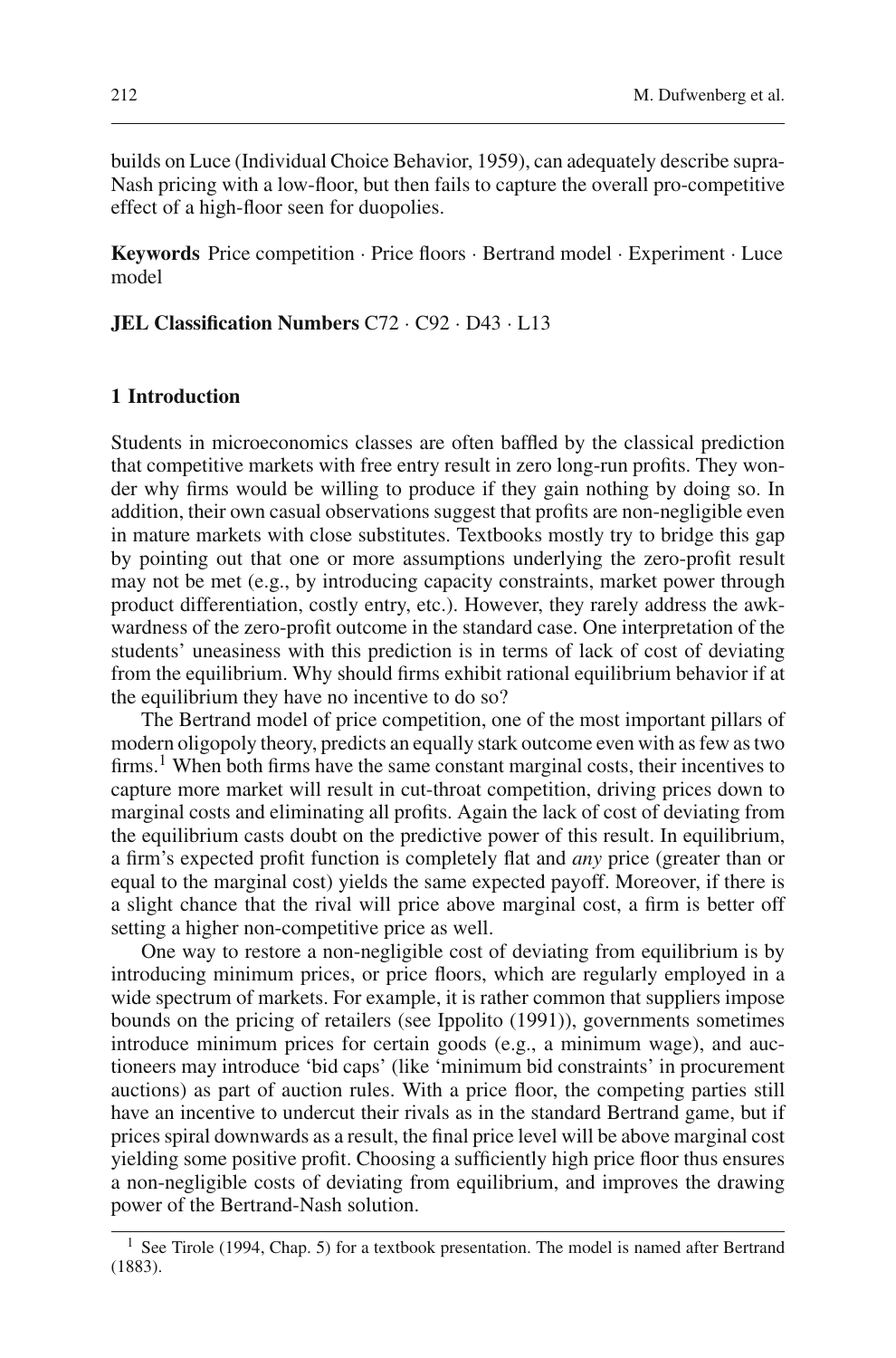Against this background, our goal is to examine the impact of price floors on competition experimentally. We consider four treatments, which differ in terms of

- The size of the price floor (*low-floor* or *high-floor*), and
- Whether there are two or four competitors (*duopoly* or *quadropoly*).

We incorporate the second treatment because previous research has indicated that the predictive power of the Bertrand model may crucially depend on the number of competitors (see e.g., Dufwenberg and Gneezy (2000)), so it seems natural to check whether the anti- or pro-competitiveness of price floors depends on the number of competitors.<sup>2</sup>

We test a decision-error model that incorporates in an intuitive way the aforementioned idea that the drawing power of equilibrium depends on the associated costs of deviations. Following Lopez-Acevedo (1997) and Baye and Morgan (2004), we generalize the classic Luce (1959) model. The Luce model incorporates boundedly rational choice in that players choose better responses with higher probabilities, but not necessarily the best response with probability one. More precisely, the choice probabilities for specific strategies are proportional to the expected payoffs associated with such strategies. We augment this framework by including a free parameter  $\lambda$  that determines how sensitive behavior is with respect to payoffs. Depending on  $\lambda$ , completely random behavior and Nash equilibrium appear as different limiting cases. The model is analytically tractable, and we derive testable predictions concerning the impact of price floors (which are new) and concerning the number of competitors (which appear also in Lopez-Acevedo  $(1997)$ ).<sup>3</sup>

Section 2 describes the theory in more detail. Section 3 presents the experimental design. Section 4 contains the experimental results. Section 5 is a discussion, including suggested directions for follow-up research.

#### **2 Theory**

We consider a simple variant of the classic Bertrand duopoly game, where  $n \geq 2$ competing firms simultaneously and independently choose prices for a homogeneous good produced at zero costs. Demand has a 'box' structure; there is demand for one unit of the good for prices up to a reservation value, and beyond that value demand falls to zero. Prices are constrained to be in the range  $p \in [p_L, p_H]$ , where

<sup>3</sup> The spirit of the Luce model is similar to McKelvey and Palfrey (1995) notion of logit equilibrium. It is harder, however, to derive comparative statics properties of the logit equilibria in the games we consider.

<sup>2</sup> Experimental research on price competition goes back to Fouraker and Siegel (1963). See Plott (1989) and Holt (1995)) for surveys and Brown-Kruse et al. (1994), Cason (1995), Cason and Davis (1995), Mason and Phillips (1997), Dufwenberg and Gneezy (2000), Huck et al. (2000), and Selten and Apesteguia (2005) for some more recent work. These studies typically do not explore the role of price floors. Murphy (1966) comes closest, showing that behavior is influenced by whether or not profits are negative in equilibrium. However, the study is not about price floors that guarantee positive profits, and differs in many other ways from our design (like having a repeated game, and having incomplete information about profits). Isaac and Plott (1981) and Smith and Williams (1981) introduce price controls (floors and ceilings) in a different market institution: double auctions. Unlike Bertrand duopoly games, these are well known for their extraordinarily competitive properties in experiments, and some of the price controls considered reduce competition and may be the source of some inefficiency.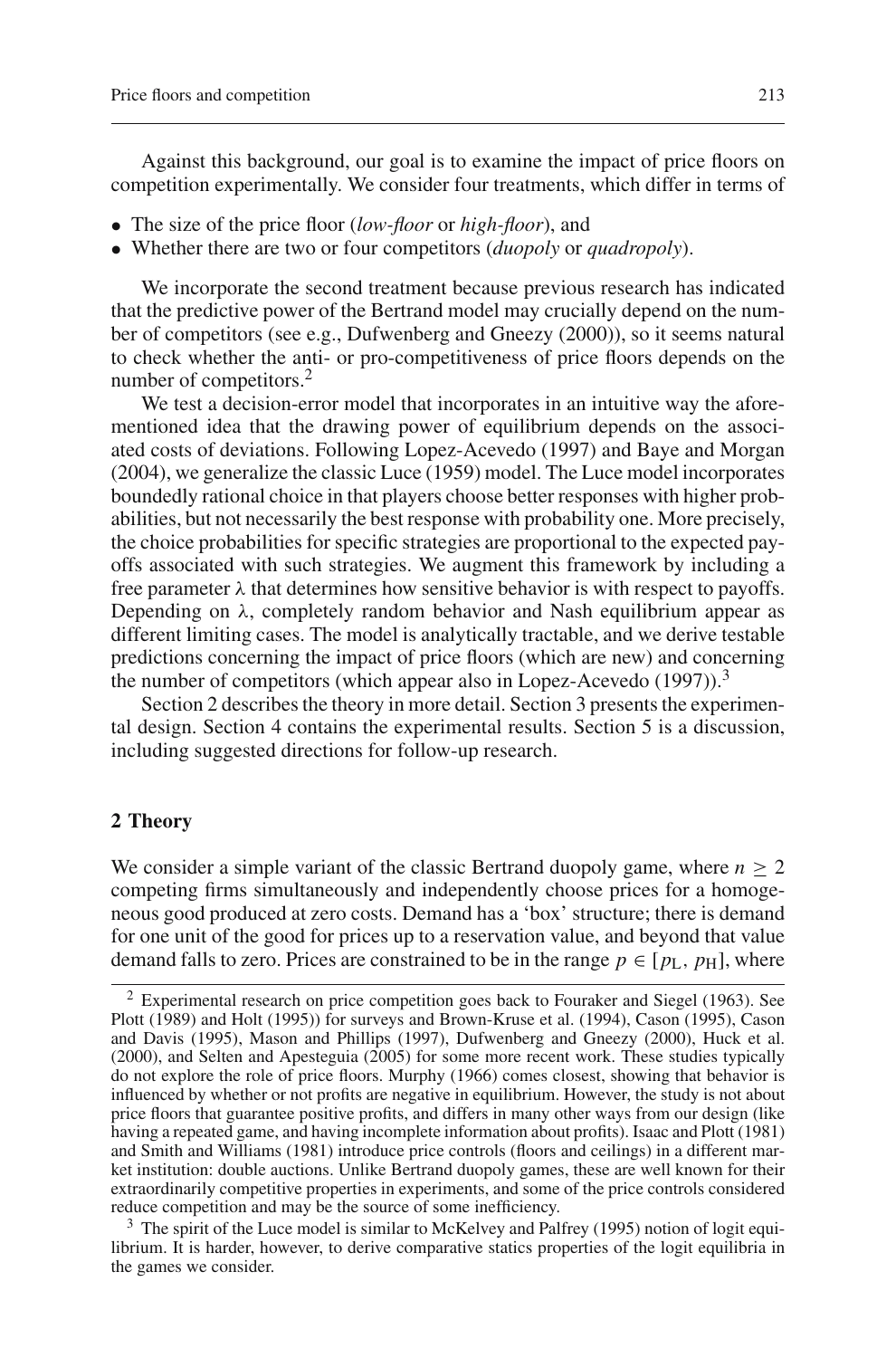$p_L > 0$  is the price floor and  $p_H$  is the reservation value (consumers' maximum willingness to pay). Under the homogeneity assumption, the lowest-price firm sells one unit of the good and higher-price firms sell nothing. If *m*, with  $1 < m \le n$ , firms tie for the lowest price each of these sells one *m*th of a unit. The Nash equilibrium prediction for this game is easy to derive: Any strategy profile where some firm *i* chooses a price higher than  $p<sub>L</sub>$  cannot be an equilibrium; firm *i* could increase its profit from zero to at least  $p_L/n > 0$  by choosing its price equal to  $p_L$ . On the other hand, for each firm to choose price equal to  $p_L$  is a (strict) equilibrium, in fact the unique equilibrium of the game.

We next derive predictions of the Luce (1959) model, which assumes boundedly rational players that are prone to mistakes with the probability of a mistake being inversely related to its cost. In other words, in the Luce model, choice probabilities are positively correlated with expected payoffs although not perfectly so, i.e., players choose better options more frequently but not necessarily the best one with probability one. There are several ways to parameterize decision-error models of this kind.4 The original Luce (1959) model, where choice probabilities are proportional to expected payoffs, is arguably one of the simplest possible formulations. Here we consider a one-parameter generalization, which assumes that choice probabilities are proportional to expected payoffs raised to the power of  $\lambda$ .

In contrast to simple decision-making tasks where errors simply add 'noise' around the optimal choice, they can have a compounding effect in interactive contexts such as games. In the Bertrand duopoly pricing game, for example, an upward error by one player makes higher prices by others more profitable, and hence more likely, which reinforces the original error. This way, endogenous errors can cause decisions to be systematically different from Nash predictions. Here we investigate the equilibrium effects of errors in the Bertrand game in the presence of a price floor.

Let  $\pi^{e}(p)$  denote a firm's expected payoff from choosing a price  $p \in [p_L, p_H]$ . The expected payoff depends on the distribution of the rivals' prices, denoted by  $F(p)$ , with associated density  $f(p)$ :

$$
\pi^e(p) = p(1 - F(p))^{(n-1)}.
$$
 (1)

In the generalized Luce model, choice frequencies are proportional to expected payoffs raised to the power λ:

$$
f(p) = \frac{(\pi^e(p))^\lambda}{\int_{p_\text{L}}^{p_\text{H}} (\pi^e(y))^\lambda \text{d}y}.
$$
 (2)

The denominator in (2) is a constant independent of *p* that ensures that the density integrates to one. The exponent  $\lambda$  is a 'precision' parameter that determines how sensitive choices are with respect to expected payoffs. When  $\lambda$  is small, payoff differences are irrelevant and behavior is completely random. At the other extreme, as  $\lambda$  tends to infinity, the decision rule in (2) limits to the perfect-maximization

<sup>4</sup> For instance, Rosenthal (1989) considers a model where choice probabilities are linear in expected payoffs. McKelvey and Palfrey (1995) quantal response equilibrium allows for a general class of choice functions.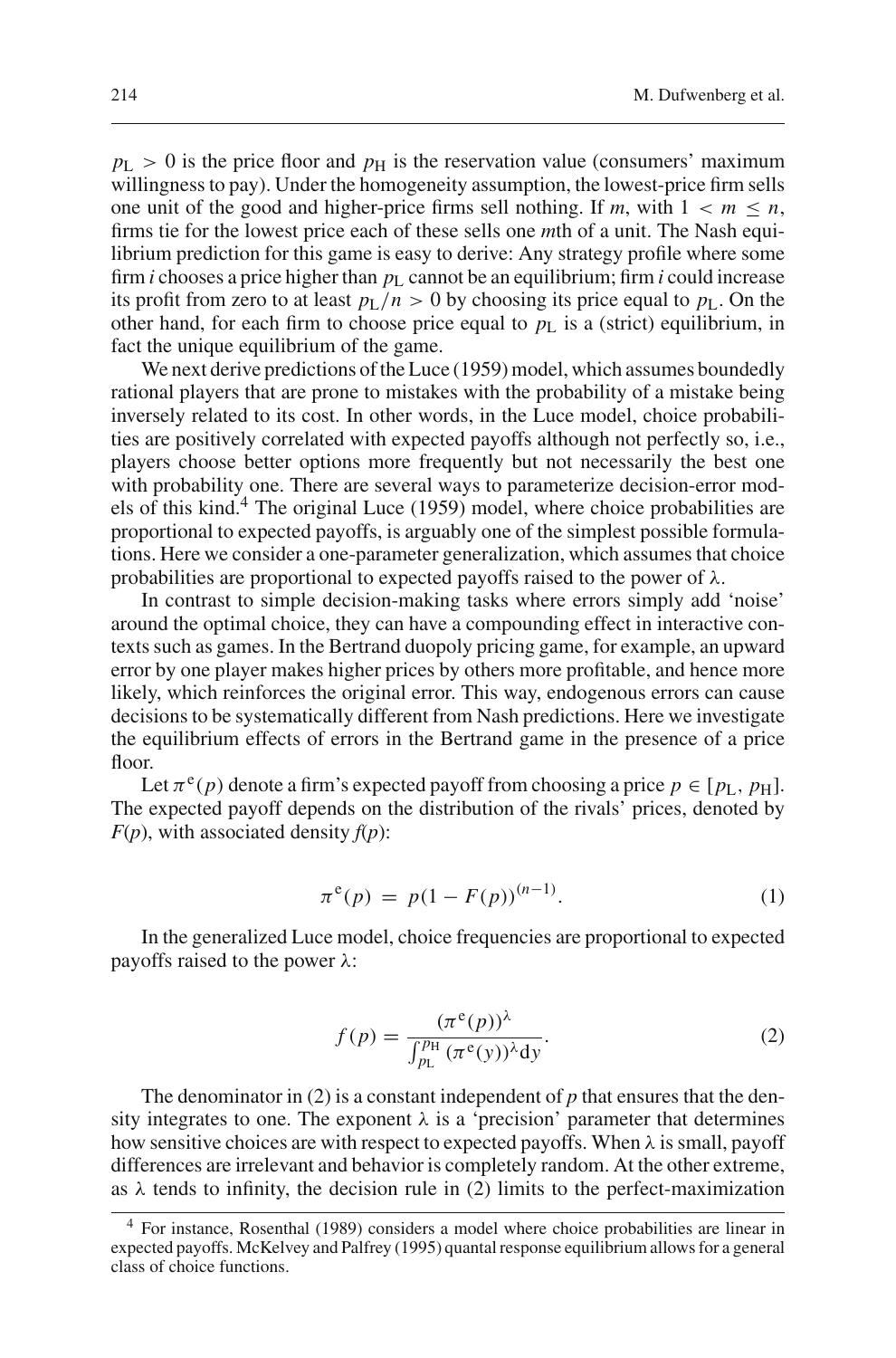rule; the best option is chosen with probability one. Note that (2) is not an explicit solution since the densities  $f(p)$  on the left side also appear on the right side through the expected payoff function. Instead (2) defines a first-order differential equation for the distribution  $F(p)$ , which can be solved analytically (see Lopez-Acevedo (1997); Baye and Morgan (2004)).

**Proposition** *For*  $0 \leq \lambda < 1/(n-1)$ ,

$$
F(p) = 1 - \left(\frac{p_H^{\lambda+1} - p^{\lambda+1}}{p_H^{\lambda+1} - p_L^{\lambda+1}}\right)^{\frac{1}{1-\lambda(n-1)}} \quad \text{for } p \in [p_L, p_H] \tag{3}
$$

*constitutes a symmetric Luce equilibrium for the Bertrand game with price floor p*L*. The distribution of market prices is given by*

$$
F_{market}(p) = 1 - \left(\frac{p_H^{\lambda+1} - p^{\lambda+1}}{p_H^{\lambda+1} - p_L^{\lambda+1}}\right)^{\frac{n}{1-\lambda(n-1)}} \quad \text{for } p \in [p_L, p_H]. \tag{4}
$$

*For*  $\lambda \geq 1/(n-1)$  *the Luce equilibrium coincides with the Nash equilibrium with both firms choosing prices equal to the price floorp*L*, which is also the market price.*

To see how the Proposition is derived, notice that the denominator in (2) is a constant,  $K(\lambda)$ , independent of *p*. Hence, (2) can be written as:  $dF(p)/dp =$  $K(\lambda) \cdot p^{\lambda} \cdot (1 - F(p))^{\lambda(n-1)}$ . It is readily verified that (3) is the unique symmetric solution to this differential equation that satisfy the boundary conditions  $F(p_L) = 0$  and  $F(p_H) = 1$ . The market price is the lowest of the two firms' prices, so its distribution is simply  $F_{\text{market}}(p) = 1 - (1 - F(p))^n$ .

Note from (3) that when  $\lambda = 0$ , prices are uniformly distributed on  $[p_L, p_H]$ . In contrast, as  $\lambda$  tends to  $1/(n - 1)$ , the exponent in (3) diverges to infinity and since the term between the brackets is less than one, the distribution tends to 1 everywhere. In other words, in this limit the Luce model predicts a spike of mass 1 at the Nash prediction  $p = p_L$ . For higher values of  $\lambda$ , the Nash equilibrium remains the unique symmetric Luce equilibrium.

Note that (in this game) the Nash prediction is not obtained only as a limiting case with perfectly rational players. While the decision rule in (2) limits to the perfect-maximization rule as  $\lambda$  tends to infinity, the Nash prediction requires only that  $\lambda \geq 1/(n-1)$ . For example, if  $n = 2$ , the Nash prediction obtains if  $\lambda \geq 1/(2-1) = 1$ , and  $\lambda = 1$  is the case where choice probabilities are proportional to expected payoffs.

Our main interest is in the comparative statics properties of the Luce equilibrium, in particular how changes in the number of players and the price floor affect average and market prices. The explicit solutions in (3) and (4) make a comparative statics analysis straightforward. Note that as *n* increases the exponents on the right side of (3) and (4) increase, and since the term in the large brackets is less than 1, the distributions  $F(p)$  and  $F_{\text{market}}(p)$  increase. Likewise, if the price floor  $p_{\text{L}}$ increases, the term in the large brackets increases, so the distributions  $F_i(p)$  and *F*<sub>market</sub>(*p*) falls. We thus have: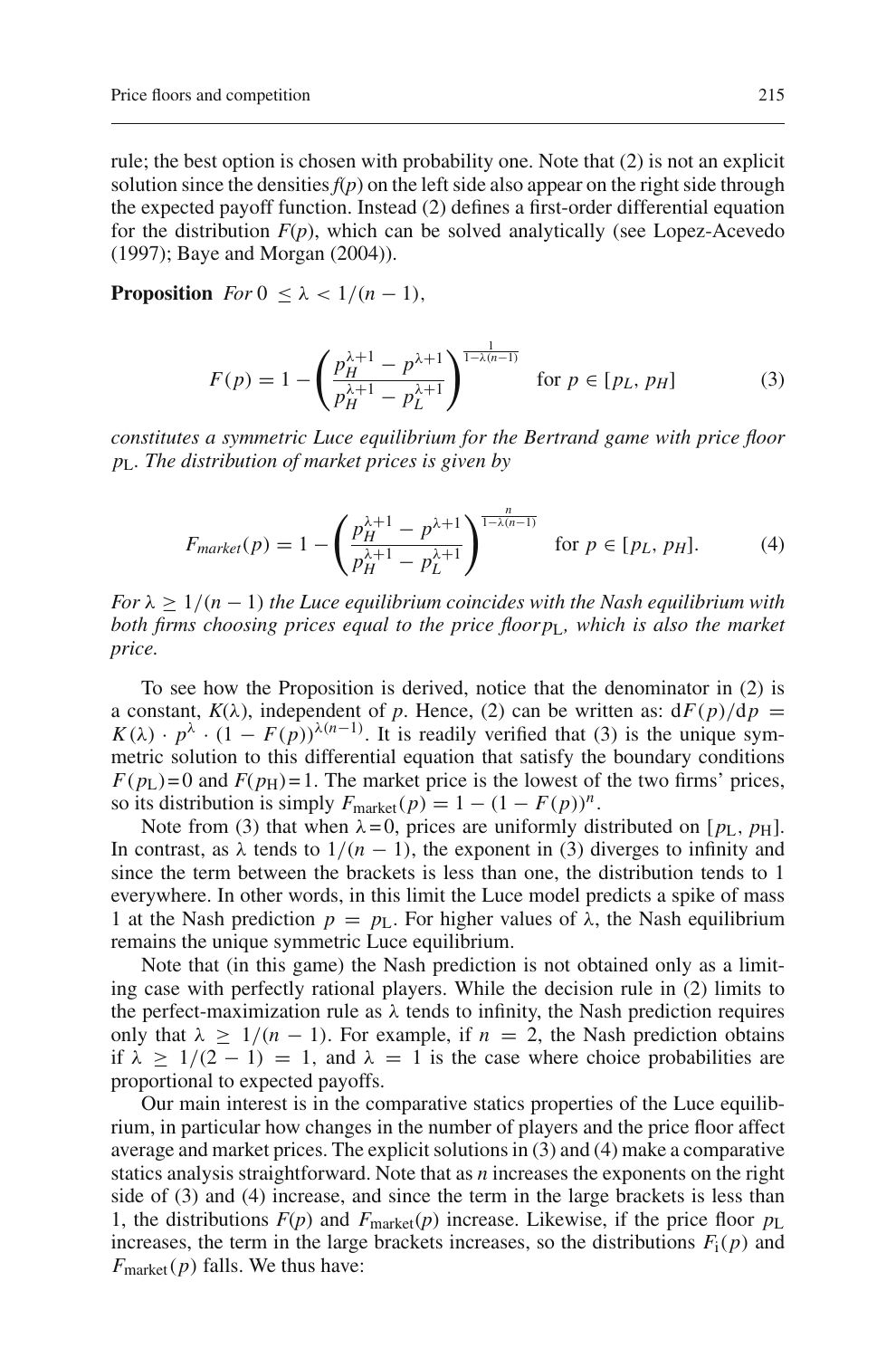**Corollary** *For*  $0 \le \lambda < 1/(n - 1)$ *, the Luce equilibrium predicts that* (i) *an increase in the number of players results in an decrease in average and market prices in the sense of first-degree stochastic dominance, and* (ii) *an increase in the price floor results in an increase in average and market prices in the sense of first-degree stochastic dominance.*

Our experiment tests these comparative statics predictions.

#### **3 Experiment**

For the experiment we consider discretized versions of the games described in Sect. 2 (similar to the games of Dufwenberg and Gneezy (2000)). We have a  $2 \times 2$ design. In low-floor treatments each player (simultaneously) chooses a number from the set  $\{1, 2, \ldots, 100\}$ ; in high-floor treatments each player chooses a number from the set  $\{10, 11, \ldots, 100\}$ . In duopoly treatments there are two players; in quadropoly treatments there are four players. In each game, the player who chooses the lowest number gets paid in proportion to the number chosen, and the other player(s) get(s) 0. Ties are split. The Nash equilibrium is for each player to choose 1 in the low-floor games,<sup>5</sup> and for each player to choose 10 in the high-floor games.

The duopoly treatments were conducted at the Technion in Haifa. Students were recruited using posters on campus. We had five sessions for each of the two floor treatments. The number of participants was 12 in all sessions, and an extra student assisted us. That is, in total, 120 students participated in the duopoly games. Each session operated for ten periods. In each period six pairs of participants were grouped together according to a random matching scheme, and then each pair played the relevant game.

In each session, after all 13 students entered the experimental room, they received a standard-type introduction, and were told they would be paid 20 New Israeli Shekels (20 NIS; about \$5 at the time of the experiment) for showing up. Then they took an envelope from a box, which contained 13 envelopes. Twelve of the envelopes contained numbers  $(A1, \ldots, A12)$ . These were called "registration" numbers". We asked participants not to show their registration number to the others. One envelope was labeled "Monitor", and determined who was the person who assisted us and checked that we did not cheat. That person was paid the average of all other subjects in that session.

Each participant then received the instructions for the experiment (see http:// econ.arizona.edu/downloads/working\_papers/Econ-WP-04-18-updated.pdf), and ten coupons numbered  $1, 2, \ldots, 10$ . After reading the instructions and asking questions (privately), each participant was asked to fill out the first coupon with her/his registration number and the chosen number – henceforth referred to as a "price",

 $5$  Also (2, 2) is a Nash equilibrium in the duopoly low-floor game, but the theoretical underpinning is most secure for  $(1, 1)$  which is supported by a variety of differently motivated solution concepts: (1, 1) is the game's only *strict equilibrium*; 1 is the only *evolutionarily stable strategy*, the only survivor of *iterated elimination of weakly dominated strategies*, and the game's only *maxminimizer*; {1} is the game's only *fully permissible set*(as defined by Asheim and Dufwenberg (2003)). In terms of economic intuition both profiles (1, 1) and (2, 2) are in line with the Bertrand solution: all players make close to zero profit relative to what is available in principle.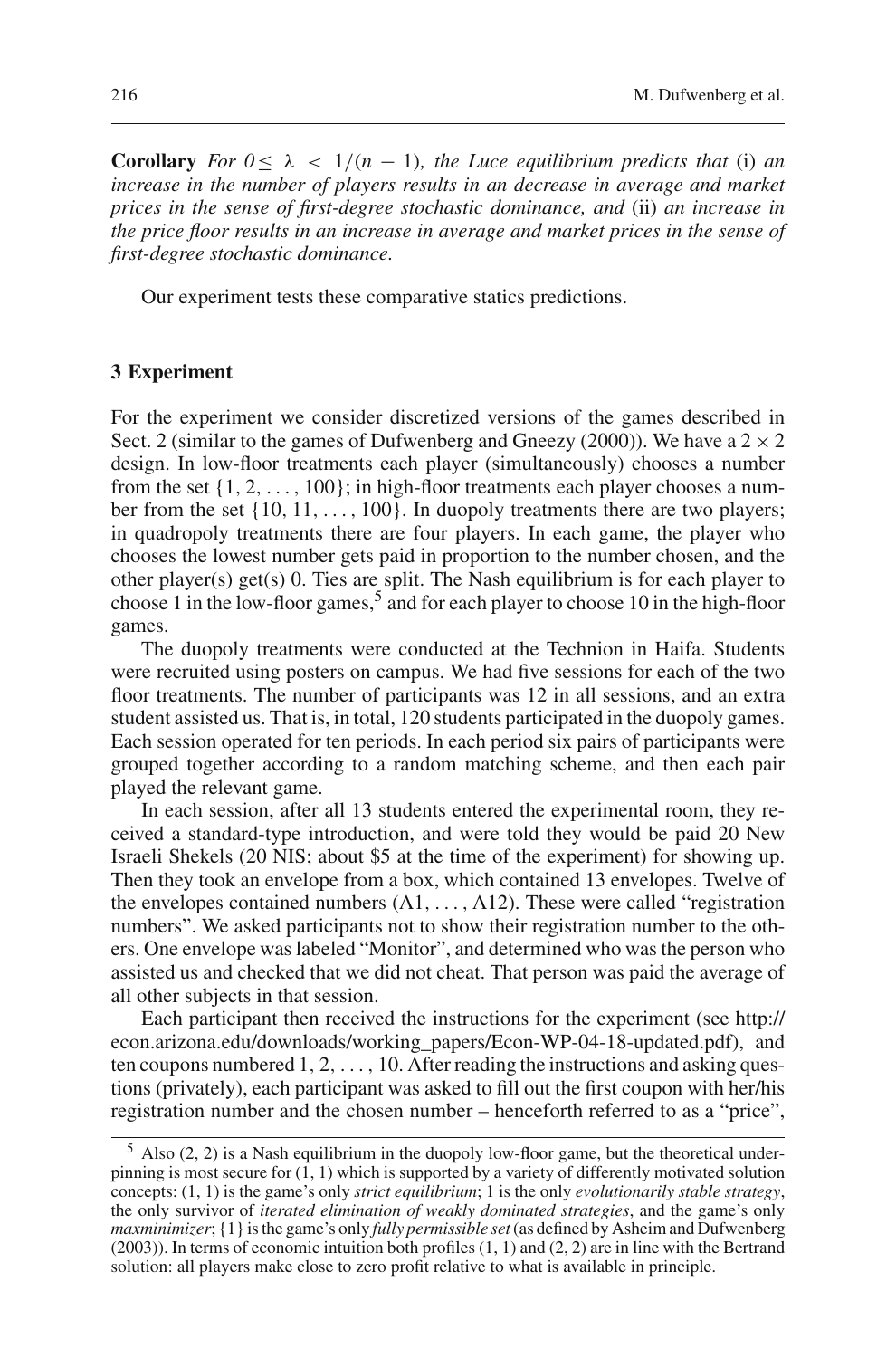although we did not use that word in the instructions – for period 1. Participants were asked to fold the coupon, and put it in a box carried by the assistant. The assistant randomly took two coupons out of the box and gave them to the experimenter. The experimenter announced the registration number on each of the two coupons and the respective prices. If one price was larger than the other, the experimenter announced that the low price won as many NIS, and the high price won nothing. If the prices were equal the experimenter announced a tie, and said that each person won half as many NIS. The assistant wrote this on a blackboard so that all the participants could see it for the rest of the experiment. Then the assistant took out another two coupons randomly, the experimenter announced their content, and the assistant wrote it on the blackboard. The same procedure was carried out for all the 12 coupons. Then the subsequent periods were conducted the same way. After period 10 payoffs were summed up, and participants were paid privately.

The quadropoly treatments were added later. The results of Dufwenberg and Gneezy (2000) suggest that as the number of competitors increase the predictive power of the Bertrand model improves. We thus had a strong prior [independent of part (ii) of our Corollary in Sect. 2] that if the number of competitors were four then prices would be higher with a (high enough) price floor. However, after seeing the somewhat surprising results for the duopoly treatments (reported in Sect. 4.1 below), we felt slightly less confident about this. So, in order to dispel any fear that our conjecture be invalid, we decided run some sessions involving quadropoly Bertrand games, with low and high floors. These treatments were similar to the duopoly treatments, except that there were four competitors. The sessions were conducted at the University of Chicago, with comparable stakes.<sup>6</sup> We had two sessions for each treatment.

#### **4 Results**

We next present our results on the impact of price floors in the duopoly games (Sect. 4.1) as well as a comparison with the quadropoly games (Sect. 4.2). We only present some aggregate statistics, and refer to a working paper version for the complete raw data set; see http://econ.arizona.edu/downloads/working\_papers/Econ-WP-04-18-updated.pdf

#### 4.1 The duopoly games

From the viewpoint of traditional theory, an increase in the price floor should raise the level of prices. Recall that Nash equilibrium pricing is at 1 (or possibly 2) in the low-floor treatment and at 10 in the high-floor game. The generalized Luce model allows that predictions are systematically biased away from Nash levels; cf. the Proposition and the case where  $\lambda < 1/(n - 1)$ . However, as part (ii) of our

<sup>&</sup>lt;sup>6</sup> Our subject pool is divided across Haifa and Chicago, but this problem is mitigated in that our main comparison concerns the impact of different floors within a market structure. For each of the duopoly and quadropoly conditions all subjects were recruited in one and the same location. As pointed out by a referee, it seems unlikely that Chicago students respond to price floors very differently from Haifa students.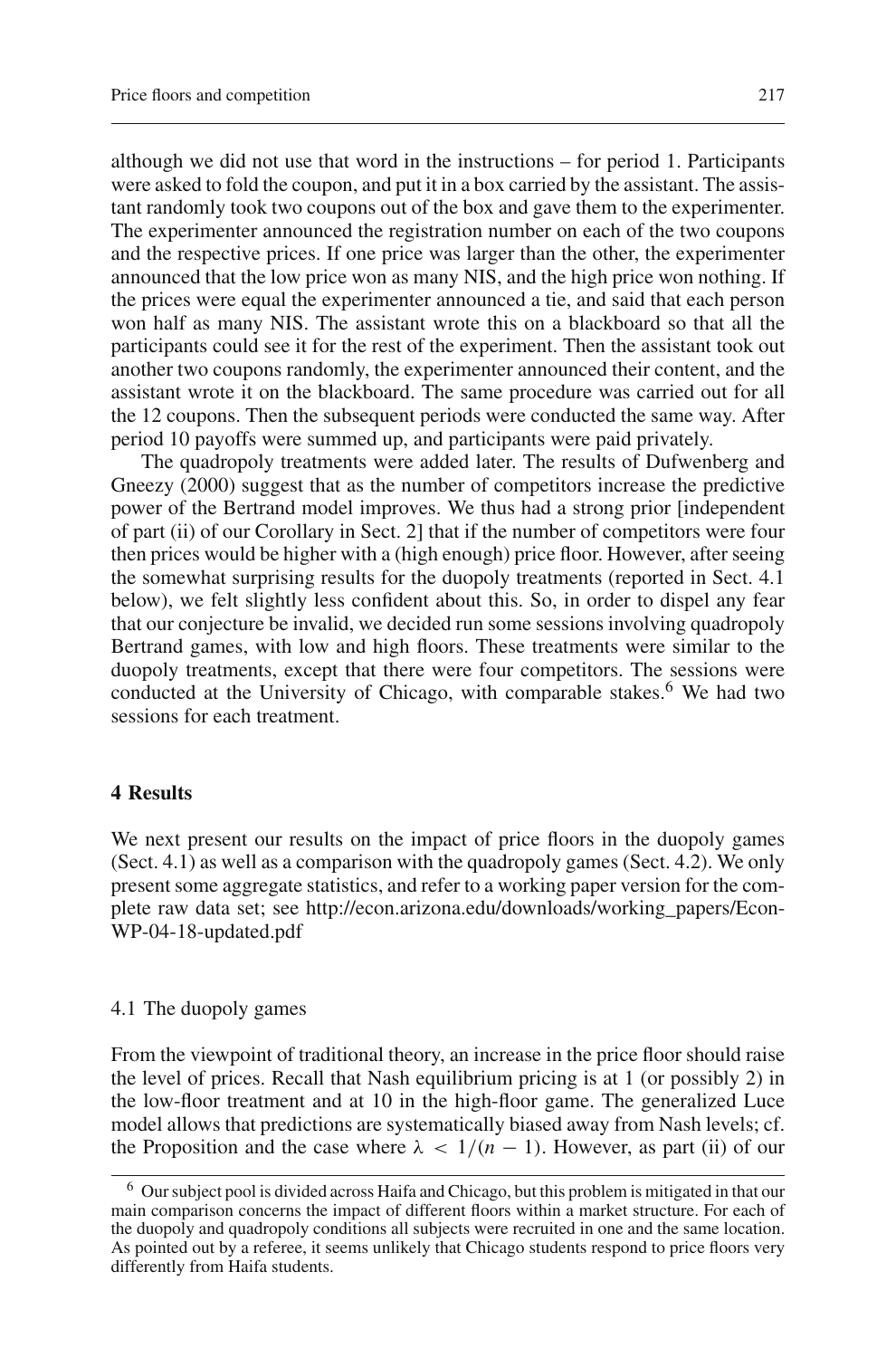

**Fig. 1 a** Mean prices over time in the duopoly treatments. **b** Mean winning prices over time in the duopoly treatments

Corollary shows, the generalized Luce model maintains that a higher price floor leads to less competitive pricing.

Our data do not bear this prediction out. In fact, Fig. 1 suggests the opposite pattern. After the starting periods, all price measures are *higher* in the low-floor treatment than in the high-floor treatment! Moreover, the gaps seem to widen over time.

A closer statistical scrutiny, reflected in Table 1, mainly confirms this picture.<sup>7</sup> The table reports comparisons of mean prices, median prices, mean winning prices, and expected winning price (a recombination measure which takes the average of

<sup>7</sup> *p*-Values are calculated using the Kruskal–Wallis test instead of the (in experimental economics) more commonly used Wilcoxon test, since the variances in the two treatments are very different (see Siegel and Castellan (1988), pp 137–144).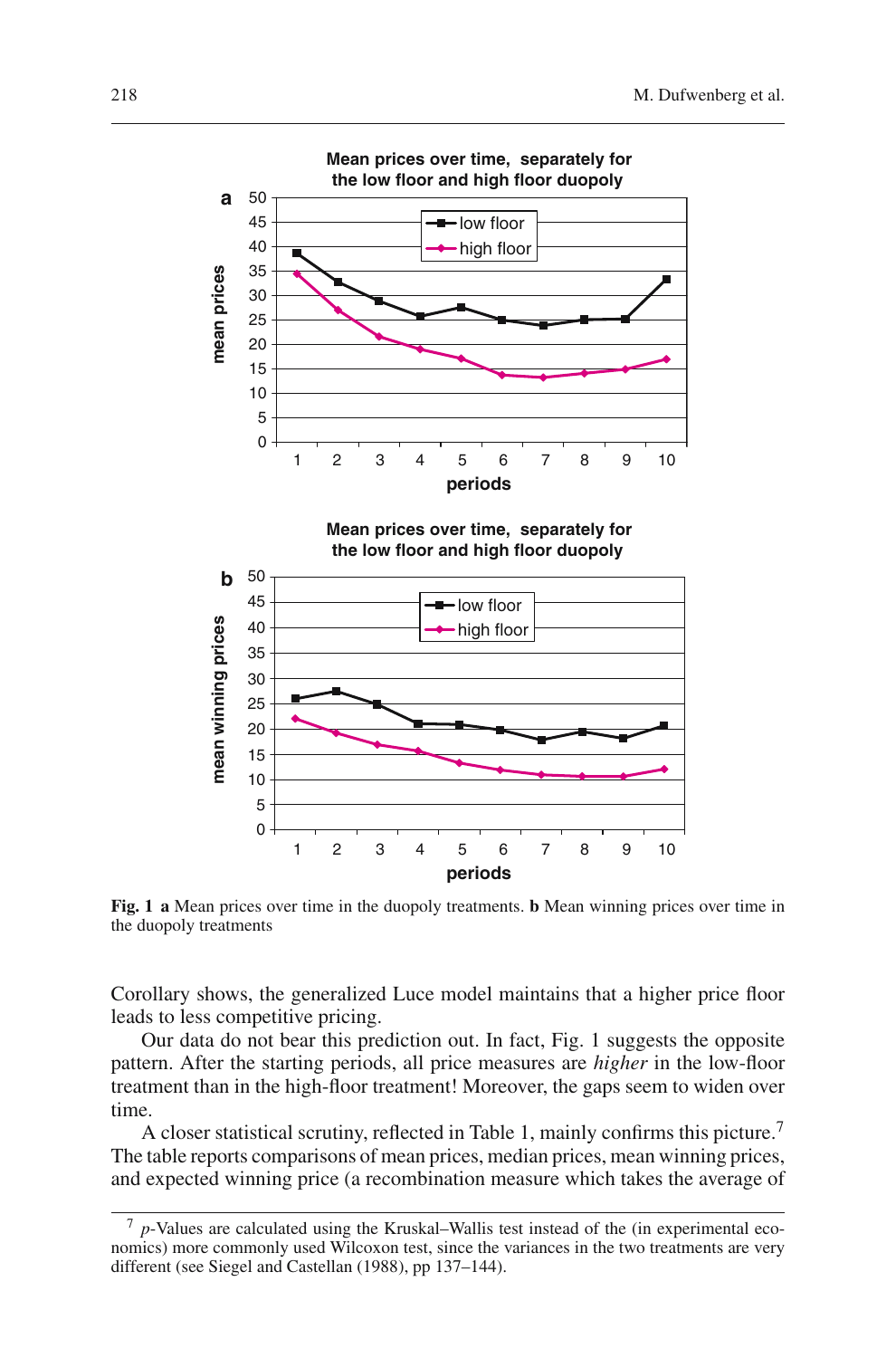| <b>Measures</b> | Mean price          | Median price | Win price           | Expected win price  |
|-----------------|---------------------|--------------|---------------------|---------------------|
| Period 1        | 0.88                | 0.011        | 0.53                | 0.53                |
| Period 2        | 0.53                | $2.73*$      | 2.44                | 2.45                |
| Period 3        | $3.15*$             | $3.93**$     | $4.81**$            | $4.81**$            |
| Period 4        | $\Omega$            | $3.93**$     | 1.84                | $4.81**$            |
| Period 5        | $4.81**$            | $4.81**$     | $4.81**$            | $3.93**$            |
| Period 6        | $6.81***$           | $5.77**$     | $4.81**$            | $5.77**$            |
| Period 7        | $3.93**$            | $5.77**$     | $3.53*$             | $3.15*$             |
| Period 8        | $2.44$ <sup>*</sup> | $3.93**$     | $2.45$ <sup>*</sup> | $2.45$ <sup>*</sup> |
| Period 9        | $3.53*$             | $3.93**$     | $2.45$ <sup>*</sup> | $2.45$ <sup>*</sup> |
| Period 10       | $4.81**$            | $2.45^*$     | $1.84$ <sup>*</sup> | $2.45$ <sup>*</sup> |

**Table 1** Chi-square results of Kruskal–Wallis test comparing different measures of the duopoly sessions, low- versus high-floor treatments, for each period separately

\*\*\*Significant at 1%-level; \*\*significant at 5%-level; \*significant at 10%-level; ♣*p* > 0.1 but if we add the two low-floor sessions from Dufwenberg and Gneezy (2000) (cf. footnote 8) then there is a significant difference at the 5%-level

winning prices of all possible combinations of matches within a period; cf. Mullin and Reiley (2006)) for the two treatments. For mean and median prices, the differences are not significant in the early periods but mainly become so later on. For mean winning and expected winning prices the tendency is analogous although we get less clear statistical results.<sup>8</sup>

Statistical tests also suggest that the tendency for prices to change over time is different in the treatments. In the high-floor treatment prices decrease in all five sessions ( $r = 0.73$  and  $p < 0.025$ , using Spearman–Rank correlation test). By contrast, in the low-floor treatment, mean prices decrease significantly only in two out of five sessions.

It seems that price floors stimulate competition. This finding becomes even starker if one focuses on the occurrence of prices that are lower than or equal to 10. Figure 2 gives relative frequencies of prices in intervals of 1–10, 11–20,..., 91–100, for the final five periods. In the low-floor treatment there are only 9% price choices lower than or equal to 10 (and *none* of those are Nash equilibrium choices of 1 or 2). By contrast, in the high-floor treatment, where price choices of 1–9 are not possible, 40% of the choices are at the equilibrium price of 10. In the final five periods, a whopping 61% of the choices are of 10, while only 13% are at or below 10 in the low-floor treatment.

#### 4.2 Comparing with quadropoly

Figure 3 shows mean prices and mean winning prices over time in the quadropoly treatments. We ran only two sessions of each treatment, which is too little to admit

<sup>&</sup>lt;sup>8</sup> In the last periods, in one low-floor session the mean winning price is below 10, thus lower than any high-floor session and therefore this session gets the lowest rank. Having only five sessions for the two treatments, the Kruskall–Wallis test does not reject the null-hypothesis of no difference. In Dufwenberg and Gneezy (2000) winning prices are far above 10 in their two sessions with a similar low-floor treatment. If we include these two sessions in our analysis (having 5 high-floor and 7 low-floor sessions) we obtain a significant difference between the two treatments at the 5% level.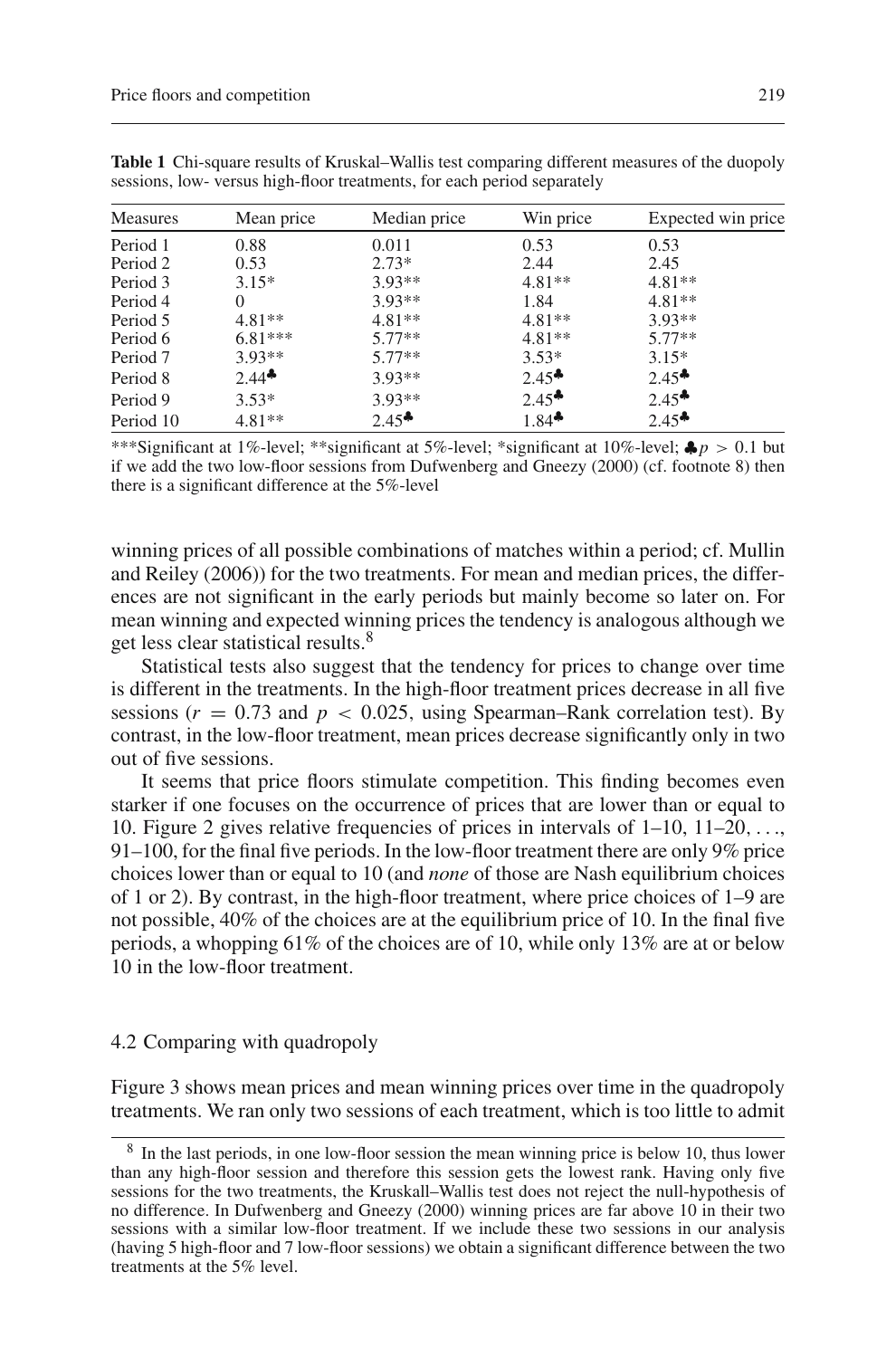

**Fig. 2** Relative frequencies of prices for the last five periods in the duopoly treatments

statistical testing.<sup>9</sup> However, after round seven, average winning bids in the lowfloor treatment are below 10. We see no reason to revise our strong prior that price floors in quadropoly markets raise prices.

Note, however, that our quadropoly and duopoly high-floor treatments share the feature of making play at the Nash equilibrium more common than in the low-floor treatments. In this sense, a high price floor seems to foster competition in duopoly and quadropoly alike.

Part (i) of our Corollary predicts that an increase in the number of competitors reduces prices for any level of the price floor. Our data goes well with this prediction (as do the prior results of Dufwenberg and Gneezy (2000)). Since we only ran two session of each quadropoly treatment we do not provide formal test results however.

## **5 Discussion**

From the viewpoint of traditional theory, raising price floors in Bertrand models protects competitors from making low profits, and should thus be anti-competitive. With our experiment we have shown that the opposite can be true: a higher price floor may foster competition and may lead to lower prices under conditions of duopoly.10

<sup>&</sup>lt;sup>9</sup> The justification is that, as explained towards the end of Sect. 3, based on the results of Dufwenberg and Gneezy (2000) we already had a strong prior [independent of part (ii) of our Corollary in Sect. 2] that prices would be higher with than without a floor if the number of competitors were four rather than two.

<sup>&</sup>lt;sup>10</sup> A caveat here is that this result may depend on other design details. An example concerns the specific nature of the information feedback between rounds. In our design after each round each participant was informated about co-players' choices as well as about all other games in that round of the session. Isaac and Walker (1985), Dufwenberg and Gneezy (2002), and Ockenfels and Selten (2005) present evidence indicating that market outcomes may be more competitive if there is less information feedback.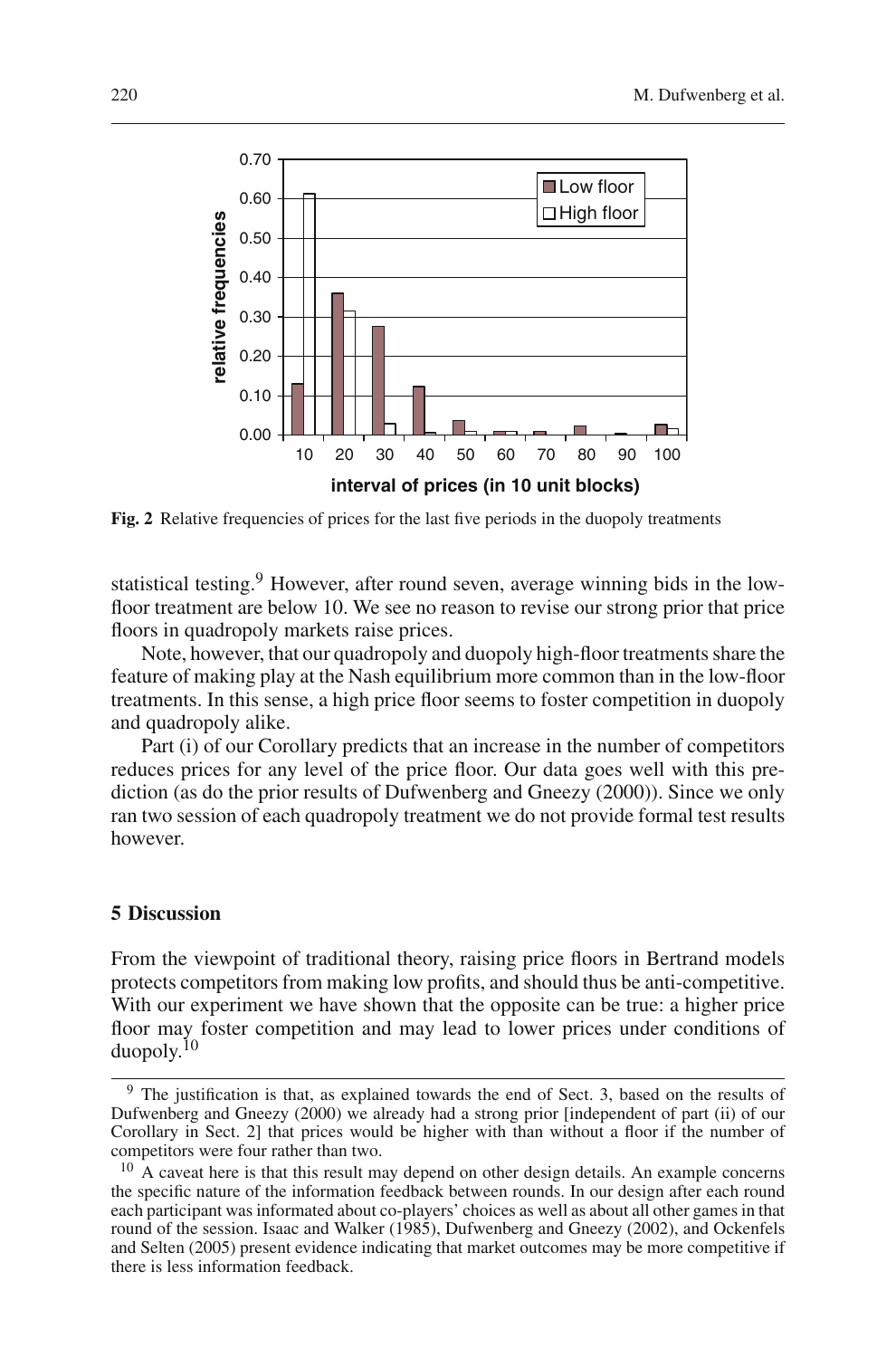

**Fig. 3 a** Mean prices over time in the quadropoly treatments. **b** Mean winning prices over time in the quadropoly treatments

Our results may highlight a possible weakness of economic models in which there is little incentives for decision makers to stick with the equilibrium. Bertrand duopoly competition is just one example. In response, one may be lead to consider models which incorporate the idea that the likelihood of an error is related to the cost of making that error.

In this vein, we considered a generalized version of the Luce (1959) model which assumes that the probability of making a particular choice is proportional to the expected payoff associated with that choice raised to the power of a parameter  $\lambda \in [0, \infty)$  ('rationality increases' with  $\lambda$ ). For appropriate choices of  $\lambda$  the model can predict supra-Nash pricing, but it fails to capture the overall pro-competitive effect of a high floor seen for duopolies.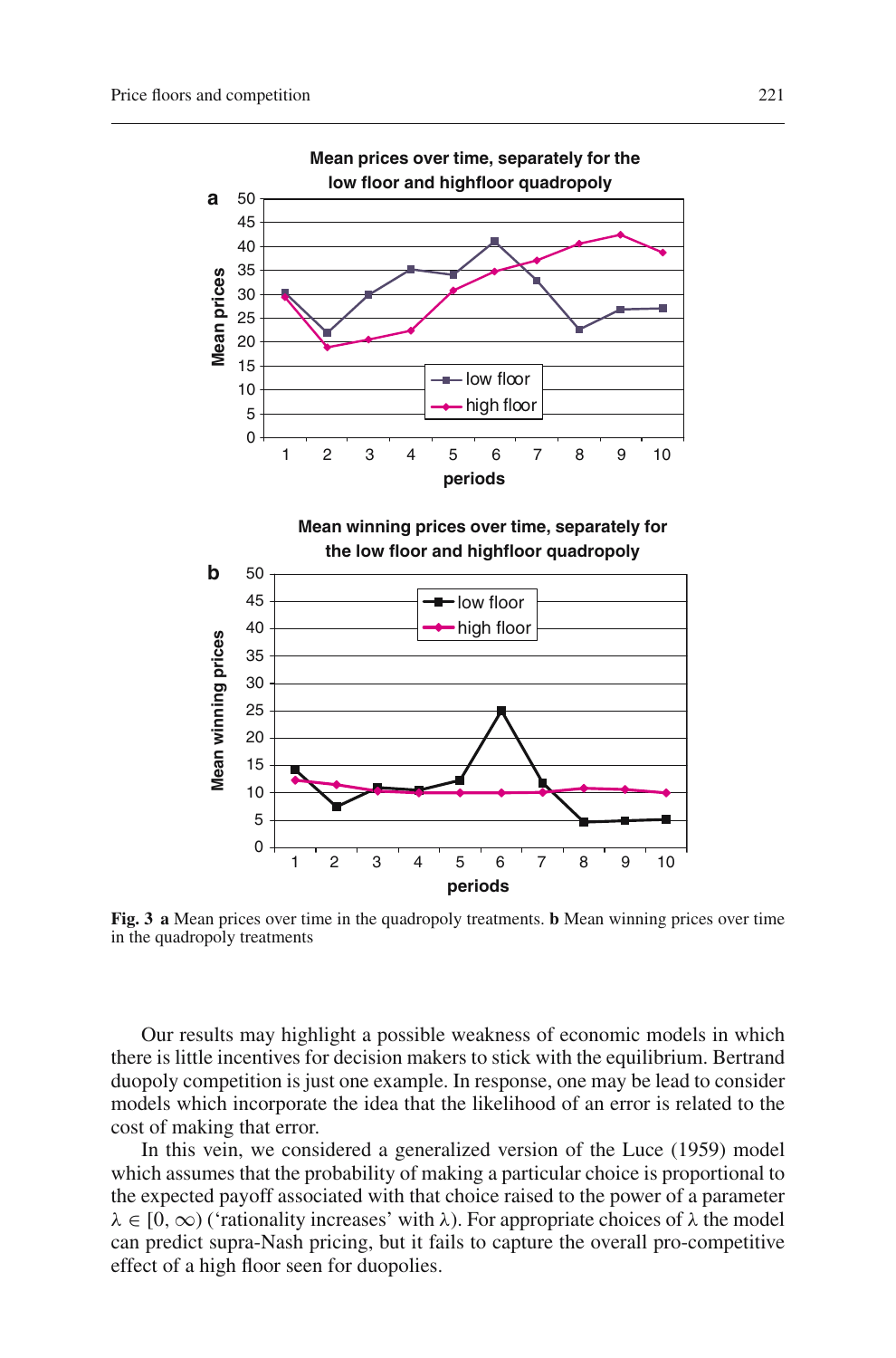

**Fig. 4** Relative frequency of prices (in ten period blocks) according to the simulation of the Luce model with  $\lambda$  independently estimated for each duopoly treatment separately

How should one react to this finding? In closing this paper we suggest two rather different lines of future research. The first one attempts to 'fix things' within the generalized Luce framework, whereas the second one addresses a radically different idea.

#### *Reaction 1*: *Endogenize* λ

To motivate this approach, let us first illustrate how well the generalized Luce model can describe our data if we allow *different* values of λ across treatments. Applying standard maximum-likelihood techniques to the pricing data of the lowfloor duopoly treatment, yields an estimate of  $\lambda = 0.85$  (0.01), where the number in parentheses denotes the standard error.<sup>11</sup> The light bars of the histogram in Fig. 4 show the predictions corresponding to this  $\lambda$  estimate. Analogously, for the highfloor duopoly treatment the maximum-likelihood estimate is  $\lambda = 0.95$  (0.01).<sup>12</sup> The dark bars in Fig. 4 represent the predictions for the high-floor treatment. Note that the prediction histograms in Fig. 4 are remarkably similar to the actual data histograms in Fig.  $2.^{13}$ 

The higher  $\lambda$  estimate for the high-floor treatment is not surprising, but the different λ-estimates do raise the question "what determines the precision

<sup>&</sup>lt;sup>11</sup> The loglikelihood −2309.2 on 600 observations.<br><sup>12</sup> The loglikelihood −2340.9 based on 600 observations.

<sup>&</sup>lt;sup>13</sup> Haile et al. (2004) have suggested that *any* observed data set can be explained by estimating a different λ for each treatment. Goeree et al. (2005) show that this is not true for *regular* decision-error models where choice probabilities are monotone in expected payoffs, as in the Luce model studied here. They show that regular decision-error models impose strong empirical restrictions on the data even without any restrictions on the precision parameters.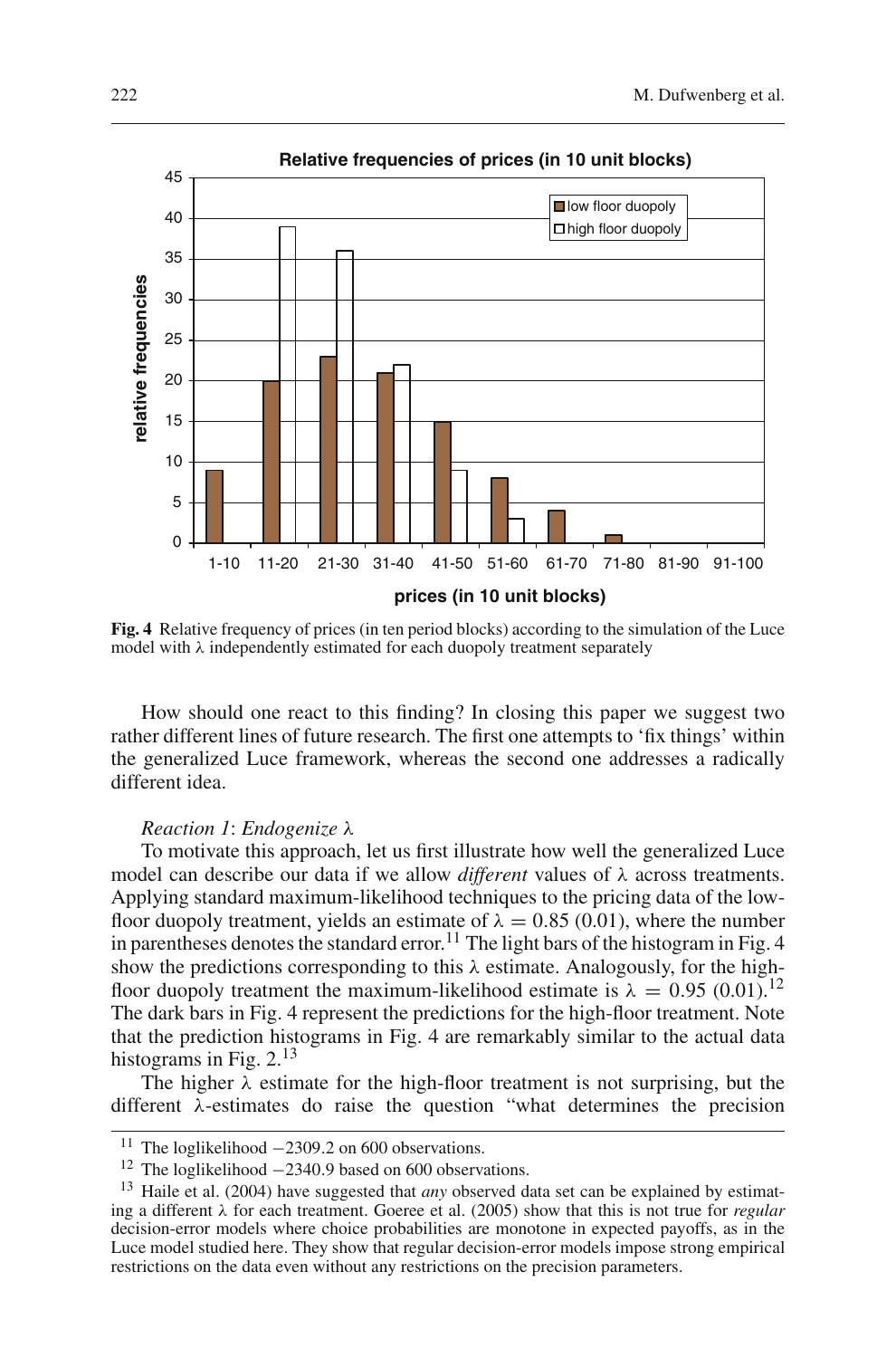parameter?" In most applications of the Luce model (or related decision-error models),  $\lambda$  is assumed to be a constant exogenous parameter. One might argue, however, that  $\lambda$  is better seen as an endogenous variable.<sup>14</sup> For example, experimental data often show that precision rises with experience (learning), i.e., using only data from later periods of the experiment typically yields higher  $\lambda$  estimates. This is no different in our data, where both in the low-floor and the high-floor treatment, estimated precision increases over time. Learning is more difficult, however, in the low-floor treatment where behavior is more volatile, which partly could explain the lower value of  $\lambda$ . Second, subjects may weight the benefits of being more precise against the higher (mental) costs. Since the benefits differ across the treatments, this results in different levels of the optimal precision parameter.

#### *Reaction 2*: *Examine the available 'punishments'*

An interesting alternative may be to explore what factors other than costs of error that may be influencing choice. Reinhard Selten suggested to us a behavioral idea that could be relevant (cf. also Murphy 1966, who touches on related themes). Perhaps players conceive of the general level of payoffs at some Nash equilibrium as a 'threat', the size of which affects the 'mode' by which they play? In our lowfloor duopoly treatment the equilibrium payoffs are low and the threat severe, so the subjects may attempt to avoid entering a competitive mode. With a higher price floor, the equilibrium payoffs are higher, the threat less severe, and the players may see less long-run reason to avoid initiating price wars.

#### **References**

- Asheim, G.B., Dufwenberg, M.: Admissibility and common belief. Games Econ Behav **42**, 208–234 (2003)
- Baye, M., Morgan, J.: Price dispersion in the lab and on the internet: theory and evidence. RAND J Econ **35**, 449–466 (2004)
- Bertrand, J.: Review of Theorie Mathematique de la Richesse Sociale and Recherches sur les Principes Mathematique de la Theorie des Richesse. J Savants **48**, 499–508 (1883)
- Brown-Kruse, J., Rassenti, S., Reynolds, S., Smith, V.: Bertrand-Edgeworth competition in experimental markets. Econometrica **62**, 343–371 (1994)
- Cason, T.: Cheap talk price signaling in laboratory markets. Inf Econ Policy **7**, 183–204 (1995)
- Cason, T., Davis, D.: Price communications in a multi-market context: an experimental investigation. Rev Ind Organ **10**, 769–787 (1995)
- Dufwenberg, M., Gneezy, U.: Price competition and market concentration: an experimental study. Int J Ind Organ **18**, 7–22 (2000)
- Dufwenberg, M., Gneezy, U.: Information disclosure in auctions: an experiment. J Econ Behav Organ **48**, 431–444 (2002)
- Fouraker, L., Siegel, S.: Bargaining Behavior. New York: McGraw-Hill (1963)
- Goeree, J., Holt, C., Palfrey, T.: Regular quantal response equilibrium. Exp Econ **8**, 347–367 (2005)
- Haile, P., Hortacsu, A., Kosenok, G.: On the Empirical Content of Quantal Response Models. Mimeo (2004)
- Holt, C.: Industrial organization: a survey of laboratory research. In: Kagel, J., Roth, A. (eds.) Handbook of Experimental Economics, pp. 349–444. Princeton: Princeton University Press (1995)
- Huck, S., Normann, H.-Th., Oechssler, J.: Does information about competitors actions' increase or decrease competition in experimental oligopoly markets? Int J Ind Organ **18**, 39–57 (2000)